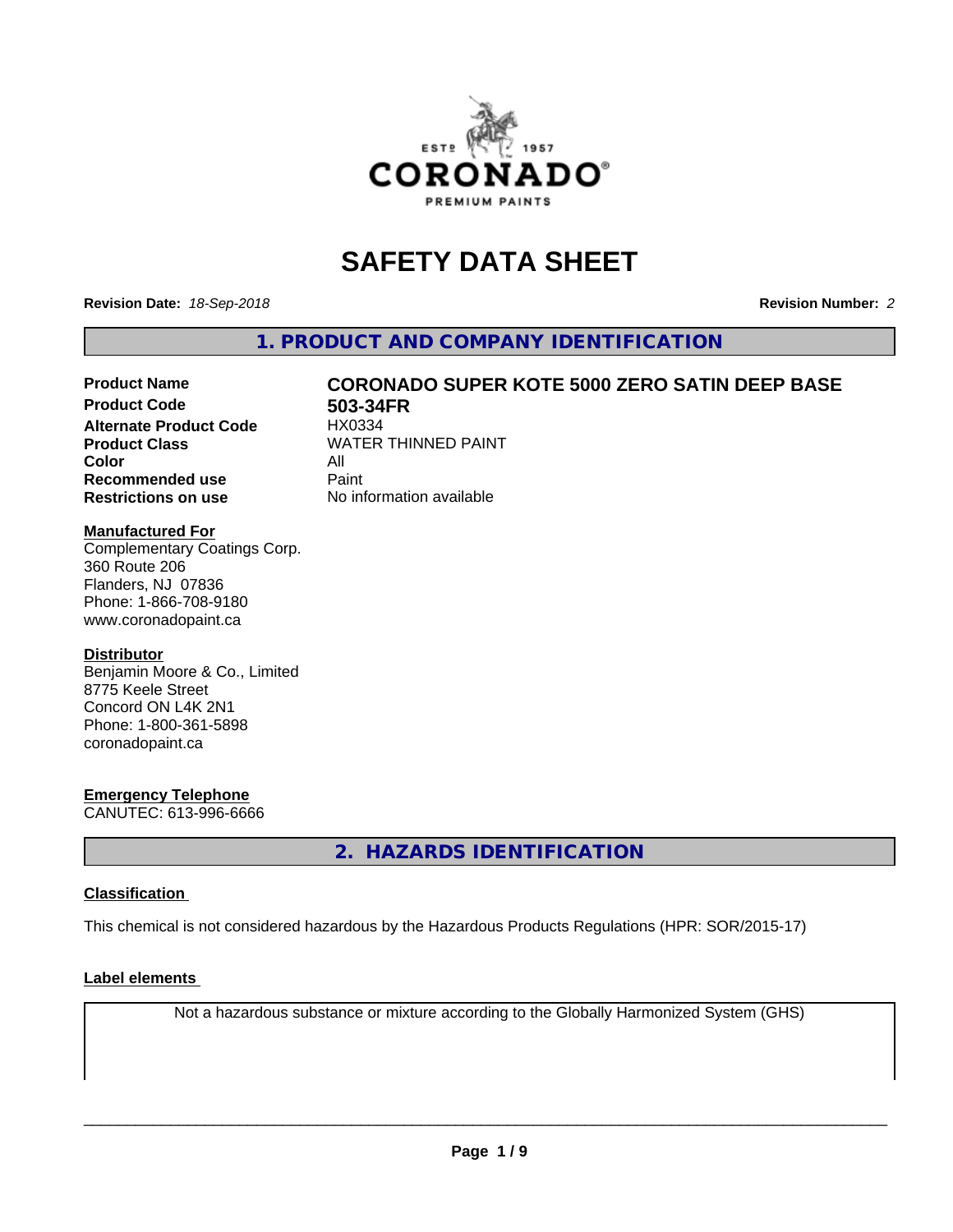**Appearance** liquid **Odor 11 Odor 11 Odor 11 Odor 11 Odor 11 Odor 11 Odor 11 Odor 11 Odor 11 Odor 11 Odor 11 Odor 11 Odor 11 Odor 11 Odor 11 Odor 11 Odor 11 Odor 11**

**Other information**

No information available

# **3. COMPOSITION INFORMATION ON COMPONENTS**

\_\_\_\_\_\_\_\_\_\_\_\_\_\_\_\_\_\_\_\_\_\_\_\_\_\_\_\_\_\_\_\_\_\_\_\_\_\_\_\_\_\_\_\_\_\_\_\_\_\_\_\_\_\_\_\_\_\_\_\_\_\_\_\_\_\_\_\_\_\_\_\_\_\_\_\_\_\_\_\_\_\_\_\_\_\_\_\_\_\_\_\_\_

| <b>Chemical name</b> | <b>CAS No.</b> | Weight-% |
|----------------------|----------------|----------|
| Kaolin               | 1332-58-       | 7%       |
| Titanium dioxide     | 13463-67-7     | 7%       |
| Nepheline syenite    | 37244-96-5     | $-5%$    |

| 4. FIRST AID MEASURES                                                  |                                                                                                                 |  |  |  |
|------------------------------------------------------------------------|-----------------------------------------------------------------------------------------------------------------|--|--|--|
| <b>General Advice</b>                                                  | No hazards which require special first aid measures.                                                            |  |  |  |
| <b>Eye Contact</b>                                                     | Rinse thoroughly with plenty of water for at least 15<br>minutes and consult a physician.                       |  |  |  |
| <b>Skin Contact</b>                                                    | Wash off immediately with soap and plenty of water while<br>removing all contaminated clothes and shoes.        |  |  |  |
| <b>Inhalation</b>                                                      | Move to fresh air. If symptoms persist, call a physician.                                                       |  |  |  |
| Ingestion                                                              | Clean mouth with water and afterwards drink plenty of<br>water. Consult a physician if necessary.               |  |  |  |
| <b>Most Important Symptoms/Effects</b>                                 | None known.                                                                                                     |  |  |  |
| <b>Notes To Physician</b>                                              | Treat symptomatically.                                                                                          |  |  |  |
|                                                                        | 5. FIRE-FIGHTING MEASURES                                                                                       |  |  |  |
| <b>Suitable Extinguishing Media</b>                                    | Use extinguishing measures that are appropriate to local<br>circumstances and the surrounding environment.      |  |  |  |
| <b>Protective Equipment And Precautions For</b><br><b>Firefighters</b> | As in any fire, wear self-contained breathing apparatus<br>pressure-demand, MSHA/NIOSH (approved or equivalent) |  |  |  |

pressure-demand, MSHA/NIOSH (approved or equivalent) and full protective gear.

**Specific Hazards Arising From The Chemical Closed containers may rupture if exposed to fire or** extreme heat.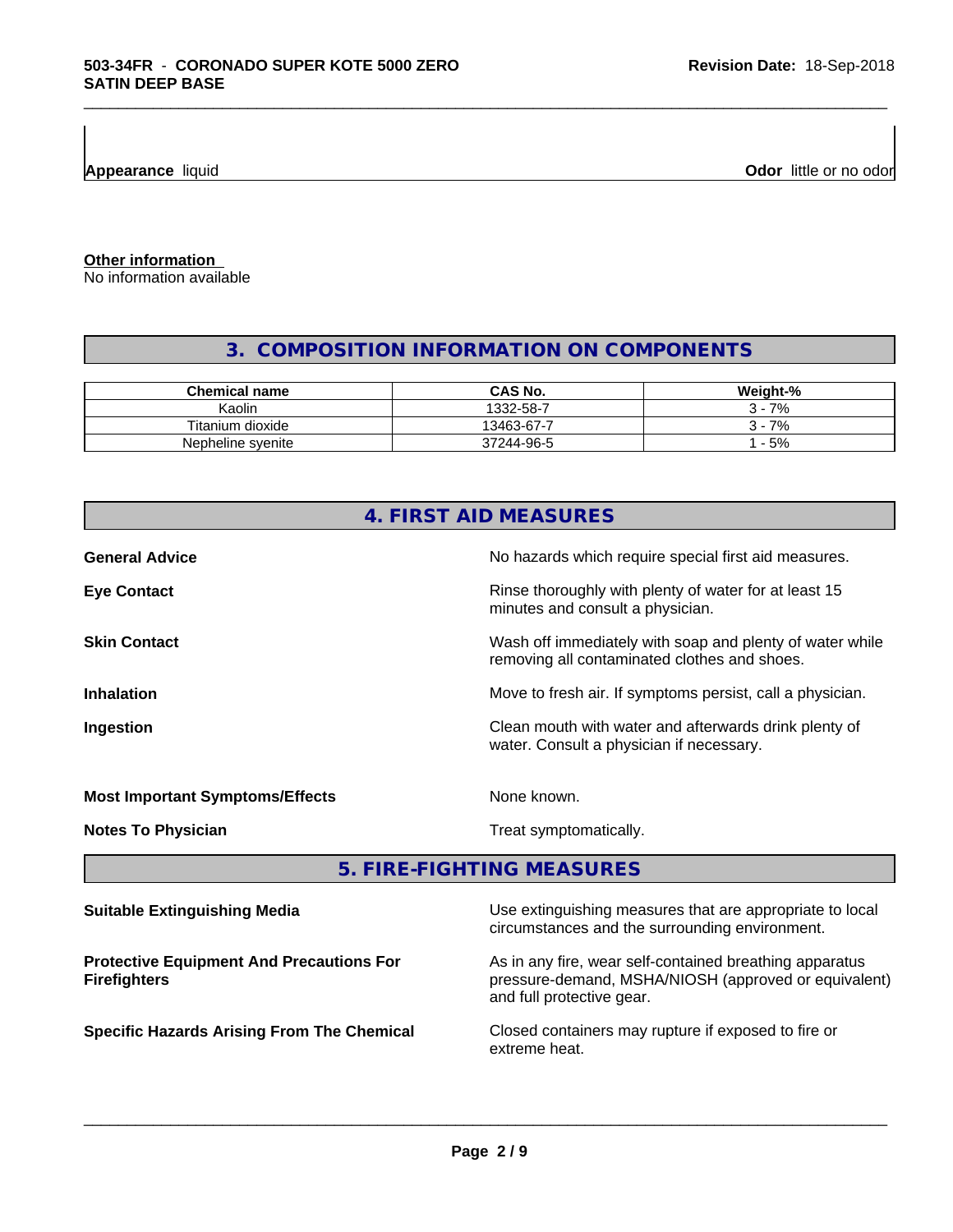| <b>Sensitivity To Mechanical Impact</b>                                          | No                                                 |                                |
|----------------------------------------------------------------------------------|----------------------------------------------------|--------------------------------|
| <b>Sensitivity To Static Discharge</b>                                           | <b>No</b>                                          |                                |
| <b>Flash Point Data</b><br>Flash Point (°F)<br>Flash Point (°C)<br><b>Method</b> | Not applicable<br>Not applicable<br>Not applicable |                                |
| <b>Flammability Limits In Air</b>                                                |                                                    |                                |
| Lower flammability limit:<br><b>Upper flammability limit:</b>                    | Not applicable<br>Not applicable                   |                                |
| <b>NFPA</b><br>Health: 1                                                         | Flammability: 0<br><b>Instability: 0</b>           | <b>Special: Not Applicable</b> |
| <b>NFPA Legend</b>                                                               |                                                    |                                |

\_\_\_\_\_\_\_\_\_\_\_\_\_\_\_\_\_\_\_\_\_\_\_\_\_\_\_\_\_\_\_\_\_\_\_\_\_\_\_\_\_\_\_\_\_\_\_\_\_\_\_\_\_\_\_\_\_\_\_\_\_\_\_\_\_\_\_\_\_\_\_\_\_\_\_\_\_\_\_\_\_\_\_\_\_\_\_\_\_\_\_\_\_

- 0 Not Hazardous
- 1 Slightly
- 2 Moderate
- 3 High
- 4 Severe

*The ratings assigned are only suggested ratings, the contractor/employer has ultimate responsibilities for NFPA ratings where this system is used.*

*Additional information regarding the NFPA rating system is available from the National Fire Protection Agency (NFPA) at www.nfpa.org.*

# **6. ACCIDENTAL RELEASE MEASURES**

| <b>Personal Precautions</b>      | Avoid contact with skin, eyes and clothing. Ensure<br>adequate ventilation.                          |
|----------------------------------|------------------------------------------------------------------------------------------------------|
| <b>Other Information</b>         | Prevent further leakage or spillage if safe to do so.                                                |
| <b>Environmental precautions</b> | See Section 12 for additional Ecological Information.                                                |
| <b>Methods for Cleaning Up</b>   | Soak up with inert absorbent material. Sweep up and<br>shovel into suitable containers for disposal. |

**7. HANDLING AND STORAGE**

Handling **Handling Avoid contact with skin, eyes and clothing. Avoid breathing Handling** vapors, spray mists or sanding dust. In case of insufficient ventilation, wear suitable respiratory equipment. **Storage Keep container tightly closed. Keep out of the reach of the reach of the reach of the reach of the reach of the reach of the reach of the reach of the reach of the reach of the reach of the reach of the reach of** children. **Incompatible Materials Incompatible Materials No information available** 

# **8. EXPOSURE CONTROLS/PERSONAL PROTECTION**

**Exposure Limits**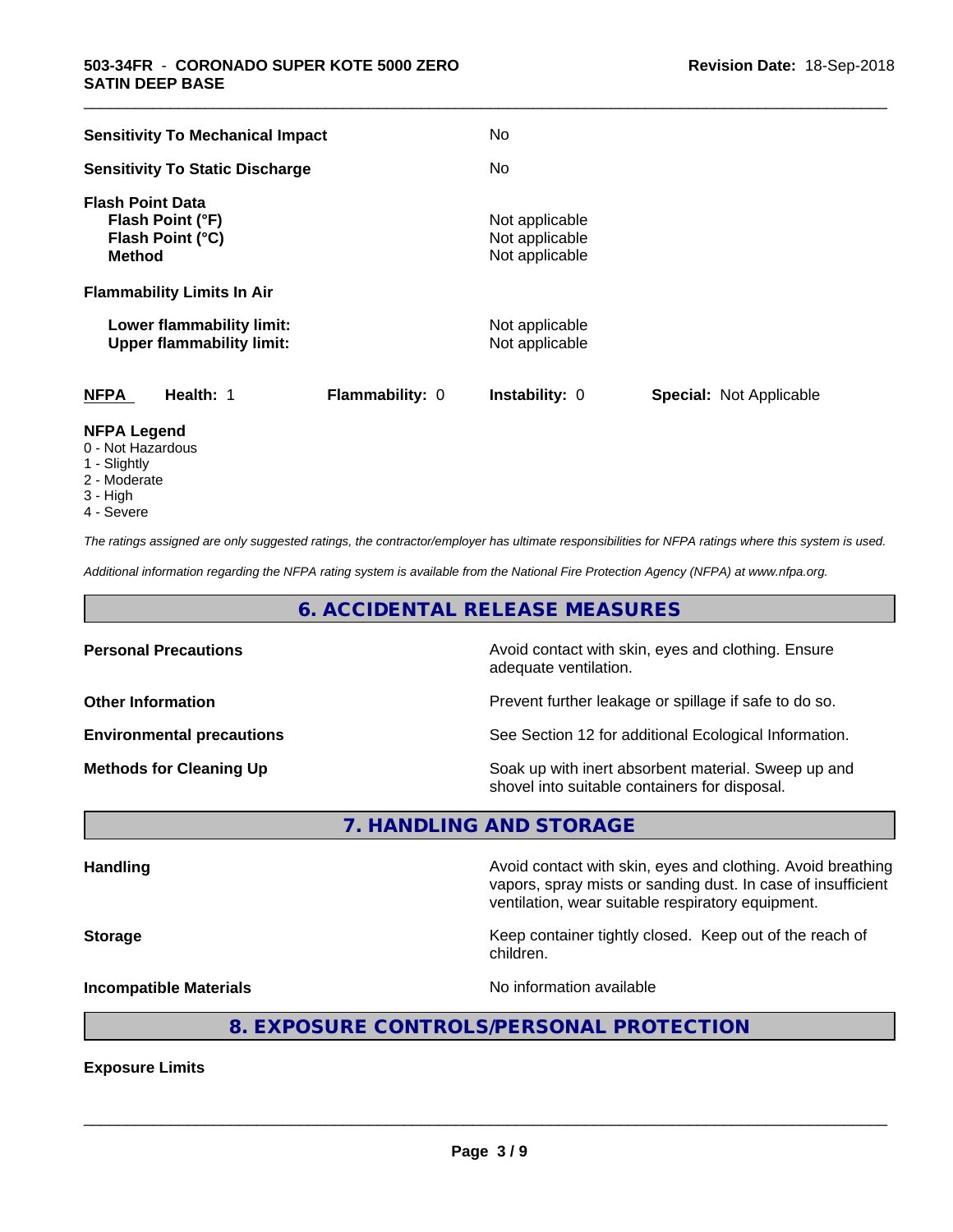| <b>Chemical name</b> | <b>ACGIH TLV</b>         | Alberta                  | <b>British Columbia</b>  | Ontario                  | Quebec                      |
|----------------------|--------------------------|--------------------------|--------------------------|--------------------------|-----------------------------|
| Kaolin               | $2 \text{ ma/m}^3$ - TWA | $2 \text{ ma/m}^3$ - TWA | $2 \text{ ma/m}^3$ - TWA | $2 \text{ ma/m}^3$ - TWA | 5 mg/m <sup>3</sup> - TWAEV |
| Titanium dioxide     | 10 mg/m $3$ - TWA        | 10 mg/m $3$ - TWA        | 10 mg/m $3$ - TWA        | 10 mg/m $3$ - TWA        | 10 mg/m $3$ - TWAEV         |
|                      |                          |                          | $3 \text{ ma/m}^3$ - TWA |                          |                             |
| Nepheline svenite    | N/E                      | N/E                      | N/E                      | 10 mg/m $3$ - TWA        | N/E                         |

\_\_\_\_\_\_\_\_\_\_\_\_\_\_\_\_\_\_\_\_\_\_\_\_\_\_\_\_\_\_\_\_\_\_\_\_\_\_\_\_\_\_\_\_\_\_\_\_\_\_\_\_\_\_\_\_\_\_\_\_\_\_\_\_\_\_\_\_\_\_\_\_\_\_\_\_\_\_\_\_\_\_\_\_\_\_\_\_\_\_\_\_\_

#### **Legend**

ACGIH - American Conference of Governmental Industrial Hygienists Alberta - Alberta Occupational Exposure Limits

British Columbia - British Columbia Occupational Exposure Limits

Ontario - Ontario Occupational Exposure Limits

Quebec - Quebec Occupational Exposure Limits

N/E - Not established

**Personal Protective Equipment**

**Engineering Measures Ensure** Ensure adequate ventilation, especially in confined areas.

**Eye/Face Protection Safety glasses with side-shields. Skin Protection Protection Protective gloves and impervious clothing. Respiratory Protection In case of insufficient ventilation wear suitable respiratory** equipment.

**Hygiene Measures Avoid contact with skin, eyes and clothing. Remove and Avoid contact with skin, eyes and clothing. Remove and Avoid contact with skin, eyes and clothing. Remove and** wash contaminated clothing before re-use. Wash thoroughly after handling.

# **9. PHYSICAL AND CHEMICAL PROPERTIES**

**Appearance** liquid **Odor** little or no odor **Odor Threshold No information available No information available Density (lbs/gal)** 9.3 - 9.7 **Specific Gravity** 1.11 - 1.16 **pH** No information available **Viscosity (cps)** No information available **Solubility(ies)** No information available **Water solubility Water solubility Water solubility Water solubility Water solubility Water solution Evaporation Rate No information available No information available Vapor pressure** @20 °C (kPa) **No information available Vapor density No information available Wt. % Solids** 35 - 45 **Vol. % Solids Wt. % Volatiles** 55 - 65 **Vol. % Volatiles** 65 - 75 **VOC Regulatory Limit (g/L)** < 5 **Boiling Point (°F)** 212 **Boiling Point (°C)** 100 **Freezing Point (°F)** 32 **Freezing Point (°C)** 0 **Flash Point (°F)** Not applicable **Flash Point (°C)** Not applicable **Method** Not applicable Not applicable **Flammability (solid, gas)** Not applicable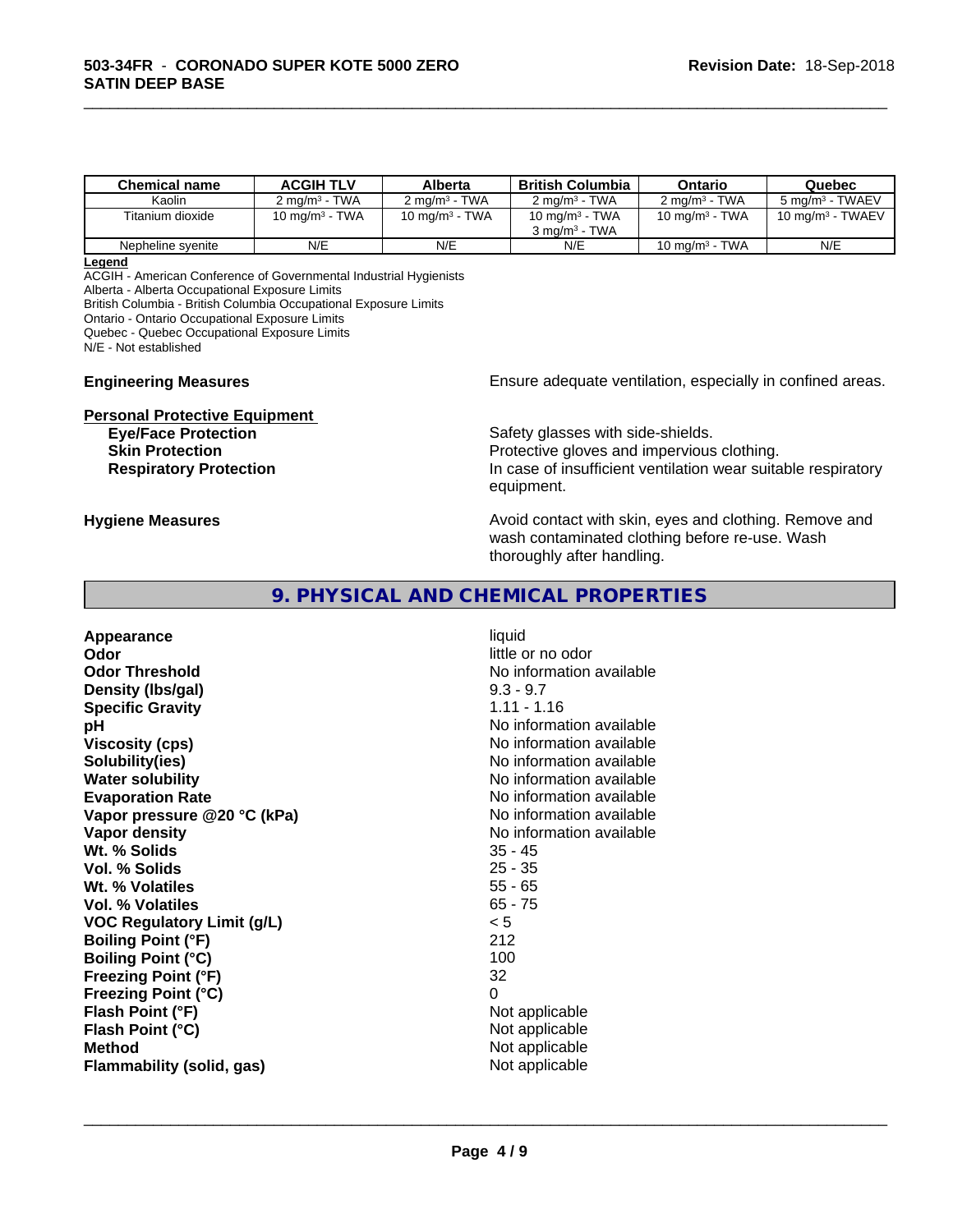**Upper flammability limit:**<br> **Lower flammability limit:**<br>
Not applicable<br>
Not applicable **Lower flammability limit:**<br> **Autoignition Temperature (°F)**<br>
Mo information available Autoignition Temperature (°F)<br>
Autoignition Temperature (°C)<br>
No information available Autoignition Temperature (°C)<br>
Decomposition Temperature (°F)<br>
No information available **Decomposition Temperature (°F)**<br> **Decomposition Temperature (°C)**<br>
No information available **Decomposition Temperature (°C) Partition coefficient** 

\_\_\_\_\_\_\_\_\_\_\_\_\_\_\_\_\_\_\_\_\_\_\_\_\_\_\_\_\_\_\_\_\_\_\_\_\_\_\_\_\_\_\_\_\_\_\_\_\_\_\_\_\_\_\_\_\_\_\_\_\_\_\_\_\_\_\_\_\_\_\_\_\_\_\_\_\_\_\_\_\_\_\_\_\_\_\_\_\_\_\_\_\_

# **10. STABILITY AND REACTIVITY**

| <b>Reactivity</b>                       | Not Applicable                           |
|-----------------------------------------|------------------------------------------|
| <b>Chemical Stability</b>               | Stable under normal conditions.          |
| <b>Conditions to avoid</b>              | Prevent from freezing.                   |
| <b>Incompatible Materials</b>           | No materials to be especially mentioned. |
| <b>Hazardous Decomposition Products</b> | None under normal use.                   |
| Possibility of hazardous reactions      | None under normal conditions of use.     |

# **11. TOXICOLOGICAL INFORMATION**

# **Product Information Information on likely routes of exposure**

| <b>Principal Routes of Exposure</b>                                                        | Eye contact, skin contact and inhalation.                                                                       |  |  |
|--------------------------------------------------------------------------------------------|-----------------------------------------------------------------------------------------------------------------|--|--|
| <b>Acute Toxicity</b><br><b>Product Information</b>                                        | No information available                                                                                        |  |  |
| Symptoms related to the physical, chemical and toxicological characteristics               |                                                                                                                 |  |  |
| No information available<br><b>Symptoms</b>                                                |                                                                                                                 |  |  |
| Delayed and immediate effects as well as chronic effects from short and long-term exposure |                                                                                                                 |  |  |
| Eye contact                                                                                | May cause slight irritation                                                                                     |  |  |
| <b>Skin contact</b>                                                                        | Substance may cause slight skin irritation. Prolonged or<br>repeated contact may dry skin and cause irritation. |  |  |
| <b>Inhalation</b>                                                                          | May cause irritation of respiratory tract.                                                                      |  |  |
| Ingestion                                                                                  | Ingestion may cause gastrointestinal irritation, nausea,<br>vomiting and diarrhea.                              |  |  |
| <b>Sensitization</b>                                                                       | No information available.                                                                                       |  |  |
| <b>Neurological Effects</b>                                                                | No information available.                                                                                       |  |  |
| <b>Mutagenic Effects</b>                                                                   | No information available.                                                                                       |  |  |
| <b>Reproductive Effects</b>                                                                | No information available.                                                                                       |  |  |
| <b>Developmental Effects</b>                                                               | No information available.                                                                                       |  |  |
| <b>Target organ effects</b>                                                                | No information available.                                                                                       |  |  |
| <b>STOT - single exposure</b>                                                              | No information available.<br>No information available.                                                          |  |  |
| <b>STOT - repeated exposure</b>                                                            |                                                                                                                 |  |  |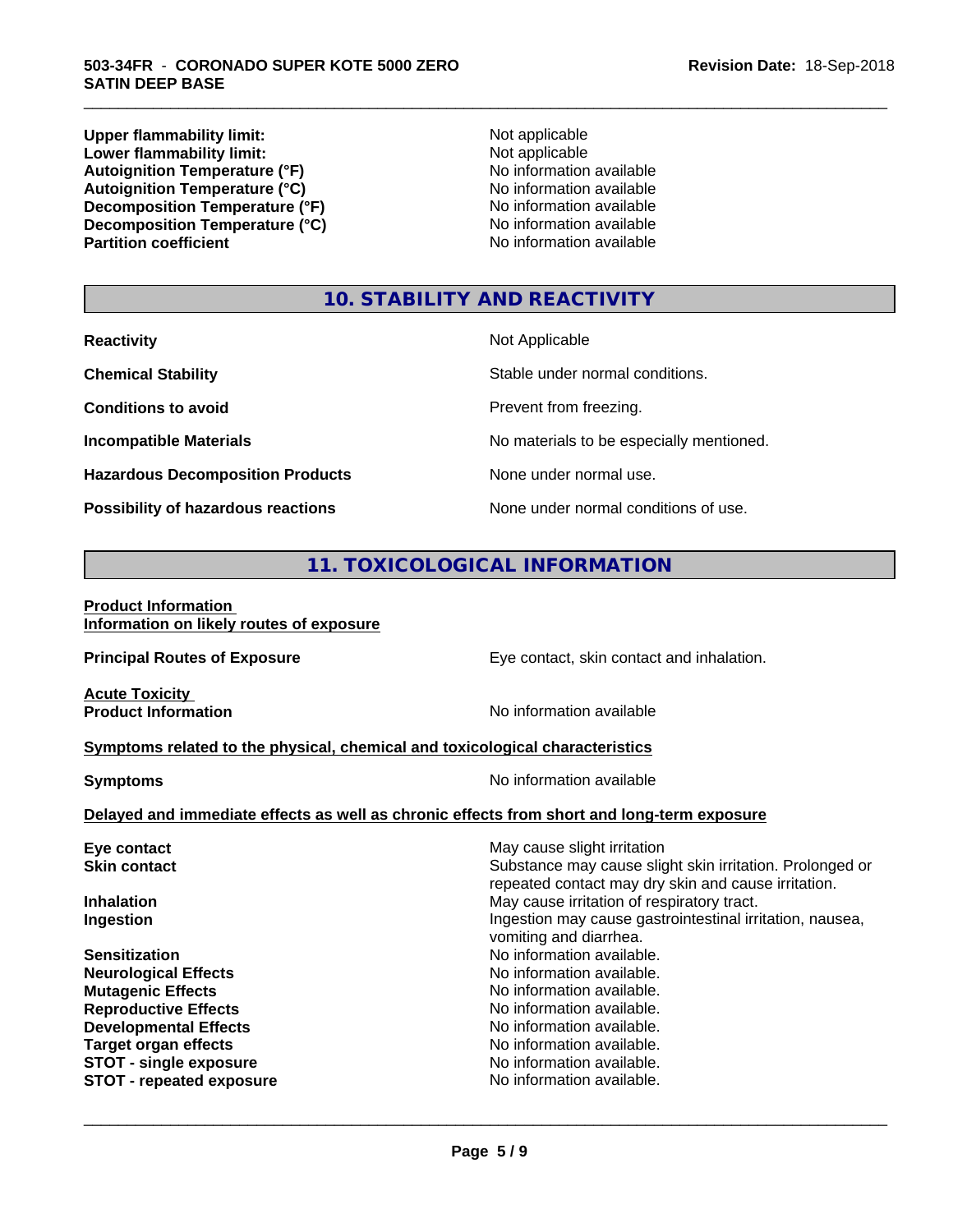**Other adverse effects**<br> **Aspiration Hazard**<br> **Aspiration Hazard**<br> **Aspiration Available.**<br>
No information available. No information available.

\_\_\_\_\_\_\_\_\_\_\_\_\_\_\_\_\_\_\_\_\_\_\_\_\_\_\_\_\_\_\_\_\_\_\_\_\_\_\_\_\_\_\_\_\_\_\_\_\_\_\_\_\_\_\_\_\_\_\_\_\_\_\_\_\_\_\_\_\_\_\_\_\_\_\_\_\_\_\_\_\_\_\_\_\_\_\_\_\_\_\_\_\_

# **Numerical measures of toxicity**

# **ATEmix (oral)** 181912

# **Component Information**

Kaolin LD50 Oral: > 5000 mg/kg (Rat) Titanium dioxide LD50 Oral: > 10000 mg/kg (Rat)

# **Chronic Toxicity**

## **Carcinogenicity**

*The information below indicateswhether each agency has listed any ingredient as a carcinogen:.*

| <b>Chemical</b><br>name | <b>IARC</b>                             | <b>NTP</b> |
|-------------------------|-----------------------------------------|------------|
|                         | 2B<br>Human<br>Carcinogen<br>Possible L |            |
| 'Titanium<br>dioxide    |                                         |            |

• Although IARC has classified titanium dioxide as possibly carcinogenic to humans (2B), their summary concludes: "No significant exposure to titanium dioxide is thought to occur during the use of products in which titanium dioxide is bound to other materials, such as paint."

### **Legend**

IARC - International Agency for Research on Cancer NTP - National Toxicity Program OSHA - Occupational Safety & Health Administration

**12. ECOLOGICAL INFORMATION**

# **Ecotoxicity Effects**

The environmental impact of this product has not been fully investigated.

# **Product Information**

# **Acute Toxicity to Fish**

No information available

# **Acute Toxicity to Aquatic Invertebrates**

No information available

# **Acute Toxicity to Aquatic Plants**

No information available

# **Persistence / Degradability**

No information available.

# **Bioaccumulation**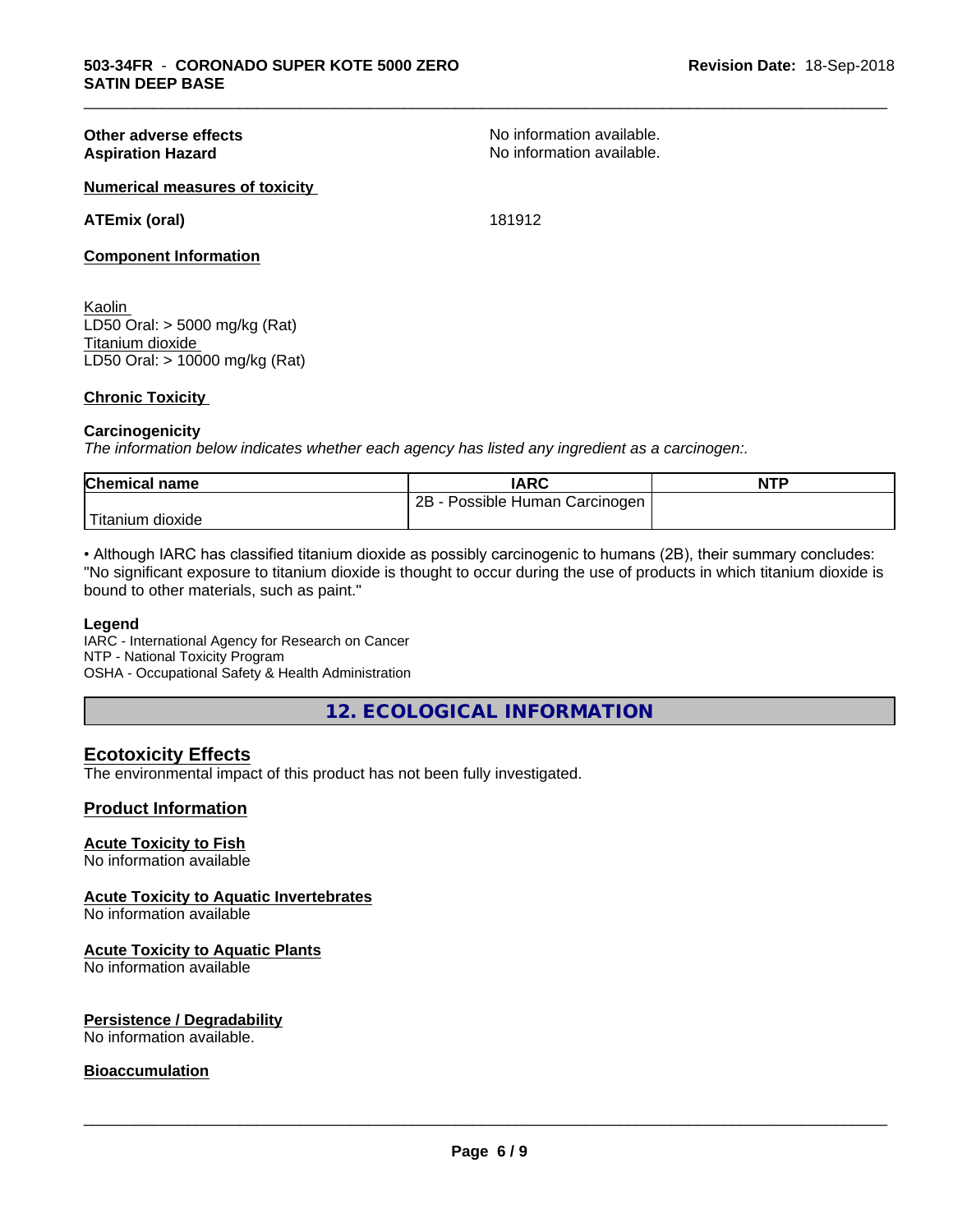No information available.

#### **Mobility in Environmental Media**

No information available.

### **Ozone**

No information available

# **Component Information**

## **Acute Toxicity to Fish**

Titanium dioxide  $LCS0: > 1000$  mg/L (Fathead Minnow - 96 hr.)

## **Acute Toxicity to Aquatic Invertebrates**

No information available

## **Acute Toxicity to Aquatic Plants**

No information available

**13. DISPOSAL CONSIDERATIONS**

Waste Disposal Method **Dispose of in accordance with federal, state, provincial,** and local regulations. Local requirements may vary, consult your sanitation department or state-designated environmental protection agency for more disposal options.

**14. TRANSPORT INFORMATION**

**TDG** Not regulated

\_\_\_\_\_\_\_\_\_\_\_\_\_\_\_\_\_\_\_\_\_\_\_\_\_\_\_\_\_\_\_\_\_\_\_\_\_\_\_\_\_\_\_\_\_\_\_\_\_\_\_\_\_\_\_\_\_\_\_\_\_\_\_\_\_\_\_\_\_\_\_\_\_\_\_\_\_\_\_\_\_\_\_\_\_\_\_\_\_\_\_\_\_

**ICAO / IATA** Not regulated

**IMDG / IMO** Not regulated

 $\overline{\phantom{a}}$  ,  $\overline{\phantom{a}}$  ,  $\overline{\phantom{a}}$  ,  $\overline{\phantom{a}}$  ,  $\overline{\phantom{a}}$  ,  $\overline{\phantom{a}}$  ,  $\overline{\phantom{a}}$  ,  $\overline{\phantom{a}}$  ,  $\overline{\phantom{a}}$  ,  $\overline{\phantom{a}}$  ,  $\overline{\phantom{a}}$  ,  $\overline{\phantom{a}}$  ,  $\overline{\phantom{a}}$  ,  $\overline{\phantom{a}}$  ,  $\overline{\phantom{a}}$  ,  $\overline{\phantom{a}}$ 

**15. REGULATORY INFORMATION**

# **International Inventories**

**TSCA: United States** Yes - All components are listed or exempt. **DSL: Canada** Yes - All components are listed or exempt.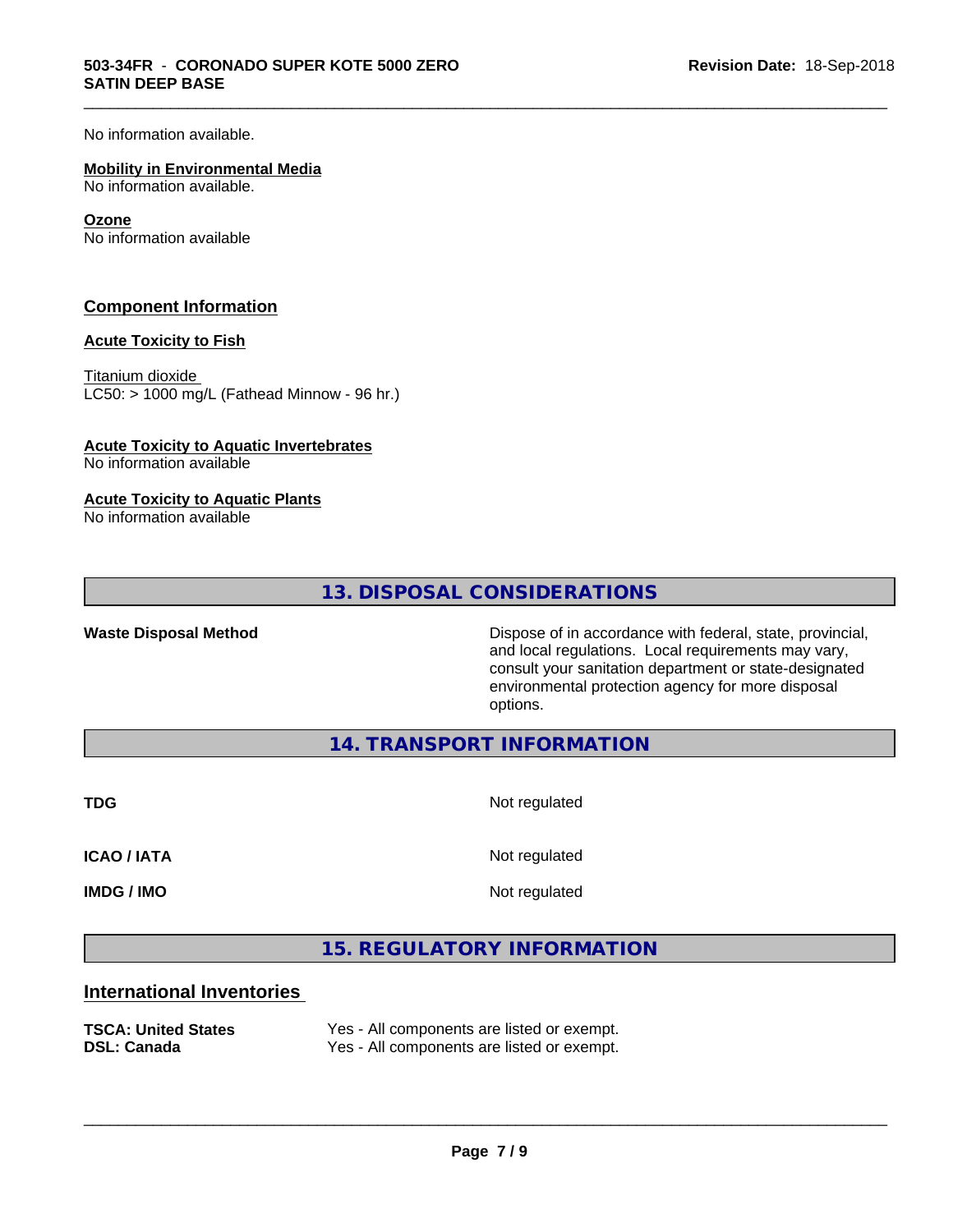# **National Pollutant Release Inventory (NPRI)**

# **NPRI Parts 1- 4**

This product contains the following Parts 1-4 NPRI chemicals:

*None*

## **NPRI Part 5**

This product contains the following NPRI Part 5 Chemicals:

*None*

# **WHMIS Regulatory Status**

This product has been classified in accordance with the hazard criteria of the Hazardous Products Regulations (HPR) and the SDS contains all the information required by the HPR.

\_\_\_\_\_\_\_\_\_\_\_\_\_\_\_\_\_\_\_\_\_\_\_\_\_\_\_\_\_\_\_\_\_\_\_\_\_\_\_\_\_\_\_\_\_\_\_\_\_\_\_\_\_\_\_\_\_\_\_\_\_\_\_\_\_\_\_\_\_\_\_\_\_\_\_\_\_\_\_\_\_\_\_\_\_\_\_\_\_\_\_\_\_

|                     |           | <b>16. OTHER INFORMATION</b> |                      |          |  |
|---------------------|-----------|------------------------------|----------------------|----------|--|
|                     |           |                              |                      |          |  |
| HMIS -              | Health: 1 | Flammability: 0              | <b>Reactivity: 0</b> | $PPE: -$ |  |
|                     |           |                              |                      |          |  |
| <b>HMIS Legend</b>  |           |                              |                      |          |  |
| 0 - Minimal Hazard  |           |                              |                      |          |  |
| 1 - Slight Hazard   |           |                              |                      |          |  |
| 2 - Moderate Hazard |           |                              |                      |          |  |
| 3 - Serious Hazard  |           |                              |                      |          |  |
| 4 - Severe Hazard   |           |                              |                      |          |  |
| * - Chronic Hazard  |           |                              |                      |          |  |

X - Consult your supervisor or S.O.P. for "Special" handling instructions.

*Note: The PPE rating has intentionally been left blank. Choose appropriate PPE that will protect employees from the hazards the material will present under the actual normal conditions of use.*

*Caution: HMISÒ ratings are based on a 0-4 rating scale, with 0 representing minimal hazards or risks, and 4 representing significant hazards or risks. Although HMISÒ ratings are not required on MSDSs under 29 CFR 1910.1200, the preparer, has chosen to provide them. HMISÒ ratings are to be used only in conjunction with a fully implemented HMISÒ program by workers who have received appropriate HMISÒ training. HMISÒ is a registered trade and service mark of the NPCA. HMISÒ materials may be purchased exclusively from J. J. Keller (800) 327-6868.*

 **WARNING!** If you scrape, sand, or remove old paint, you may release lead dust. LEAD IS TOXIC. EXPOSURE TO LEAD DUST CAN CAUSE SERIOUS ILLNESS, SUCH AS BRAIN DAMAGE, ESPECIALLY IN CHILDREN. PREGNANT WOMEN SHOULD ALSO AVOID EXPOSURE.Wear a NIOSH approved respirator to control lead exposure. Clean up carefully with a HEPA vacuum and a wet mop. Before you start, find out how to protect yourself and your family by logging onto Health Canada @ http://www.hc-sc.gc.ca/ewh-semt/contaminants/lead-plomb/asked\_questions-questions\_posees-eng.php.

| <b>Prepared By</b>    | <b>Product Stewardship Department</b><br>Benjamin Moore & Co.<br>101 Paragon Drive<br>Montvale, NJ 07645<br>800-225-5554 |  |
|-----------------------|--------------------------------------------------------------------------------------------------------------------------|--|
| <b>Revision Date:</b> | 18-Sep-2018                                                                                                              |  |